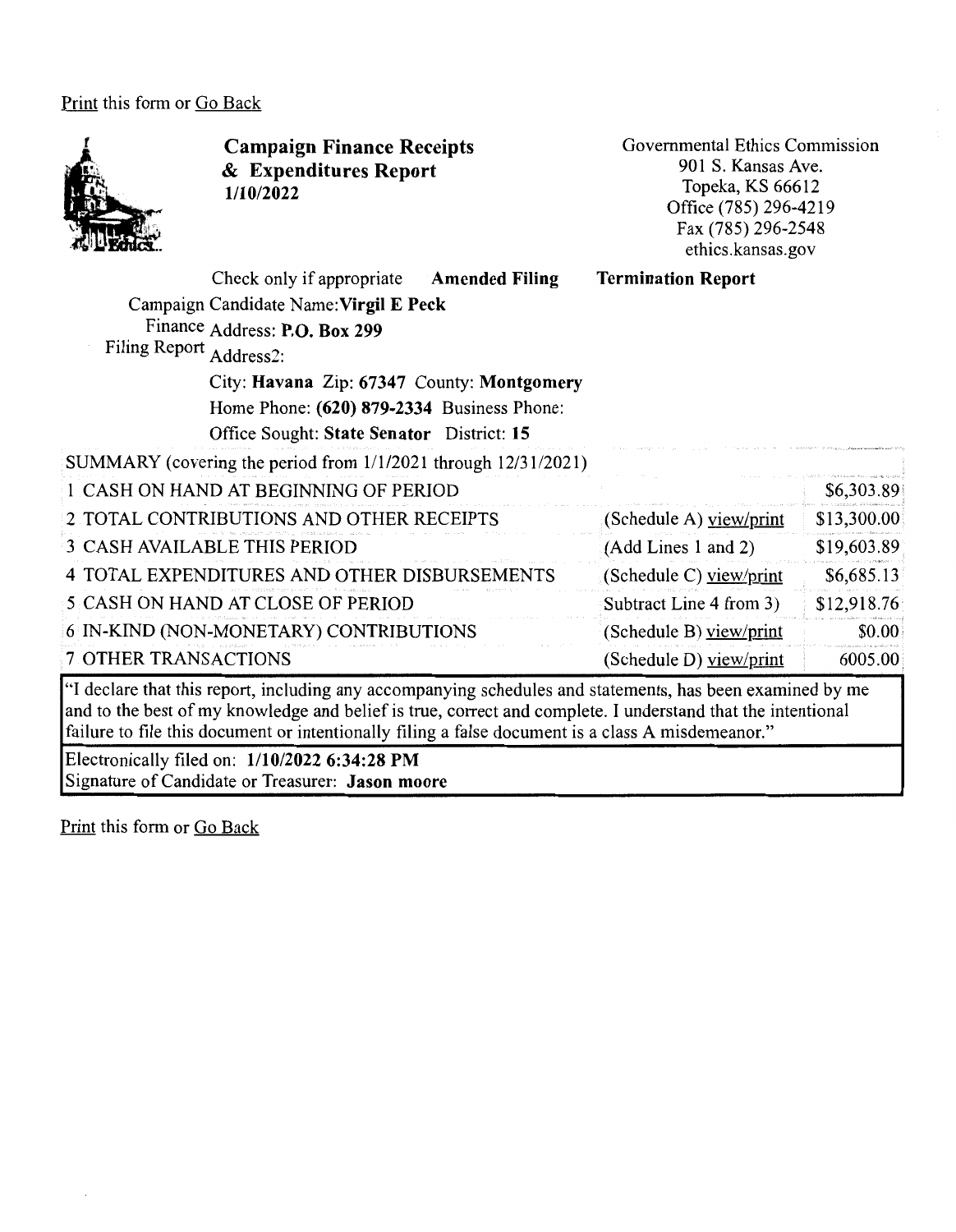## **SCHEDULE A**

# **CONTRIBUTIONS AND OTHER RECEIPTS**

# **Candidate:** Virgil E Peck

| Date     | <b>Name and Address</b><br>of Contributor                                         | <b>Type of Payment</b>                | Occupation of                               |               |
|----------|-----------------------------------------------------------------------------------|---------------------------------------|---------------------------------------------|---------------|
|          |                                                                                   | Cash, Check, Loan, E-<br>funds, Other | <b>Individual Giving</b><br>More Than \$150 | <b>Amount</b> |
| 12/31/21 | <b>Bruce Christenson</b><br>3501 SW Fairlawn #200<br>Topeka KS 66614              | Check                                 | Manager -<br>Entertainment                  | \$500.00      |
| 12/27/21 | <b>KS Cable PAC</b><br>900 S. Kansas Ave. #300<br>Topeka KS 66612                 | Check                                 |                                             | \$250.00      |
| 12/27/21 | <b>Comcast Financial</b><br>1701 JFK Blvd.<br>Philadelphia PA 19103               | Check                                 |                                             | \$250.00      |
| 12/27/21 | <b>KHCA PAC</b><br>1100 SW Gage Blvd.<br>Topeka KS 66604                          | Check                                 |                                             | \$300.00      |
| 12/27/21 | Cox Communications, Inc.<br>901 S. George Washington<br>Blvd.<br>Wichita KS 67211 | Check                                 |                                             | \$250.00      |
| 12/24/21 | KS Speedway<br>400 Speedway Blvd.<br>Kansas City KS 66111                         | Check                                 |                                             | \$500.00      |
| 12/24/21 | OneMain Holdings Inc.<br>601 NW 2nd St<br>Evansville IN 47708                     | Check                                 |                                             | \$300.00      |
| 12/22/21 | <b>KS Bail Agents</b><br>158 N. 8th St.<br>Salina KS 67401                        | Check                                 |                                             | \$200.00      |
| 12/20/21 | KS Rural Ind. Telecoms<br>P.O. Box 4799<br>Topeka KS 66604                        | Check                                 |                                             | \$500.00      |
| 12/20/21 | American Home Life Ins.<br>400 Kansas Ave.<br>Topeka KS 66601                     | Check                                 |                                             | \$1,000.00    |
| 12/20/21 | BCS Design, Inc.<br>19939 W. 161 Street<br>Olathe KS 66062                        | Check                                 |                                             | \$500.00      |
| 12/17/21 | KS Beverage Association<br>5845 SW 29th St.<br>Topeka KS 66614                    | Check                                 |                                             | \$500.00      |
| 12/17/21 | KS Association of Nurse                                                           | Check                                 |                                             | \$500.00      |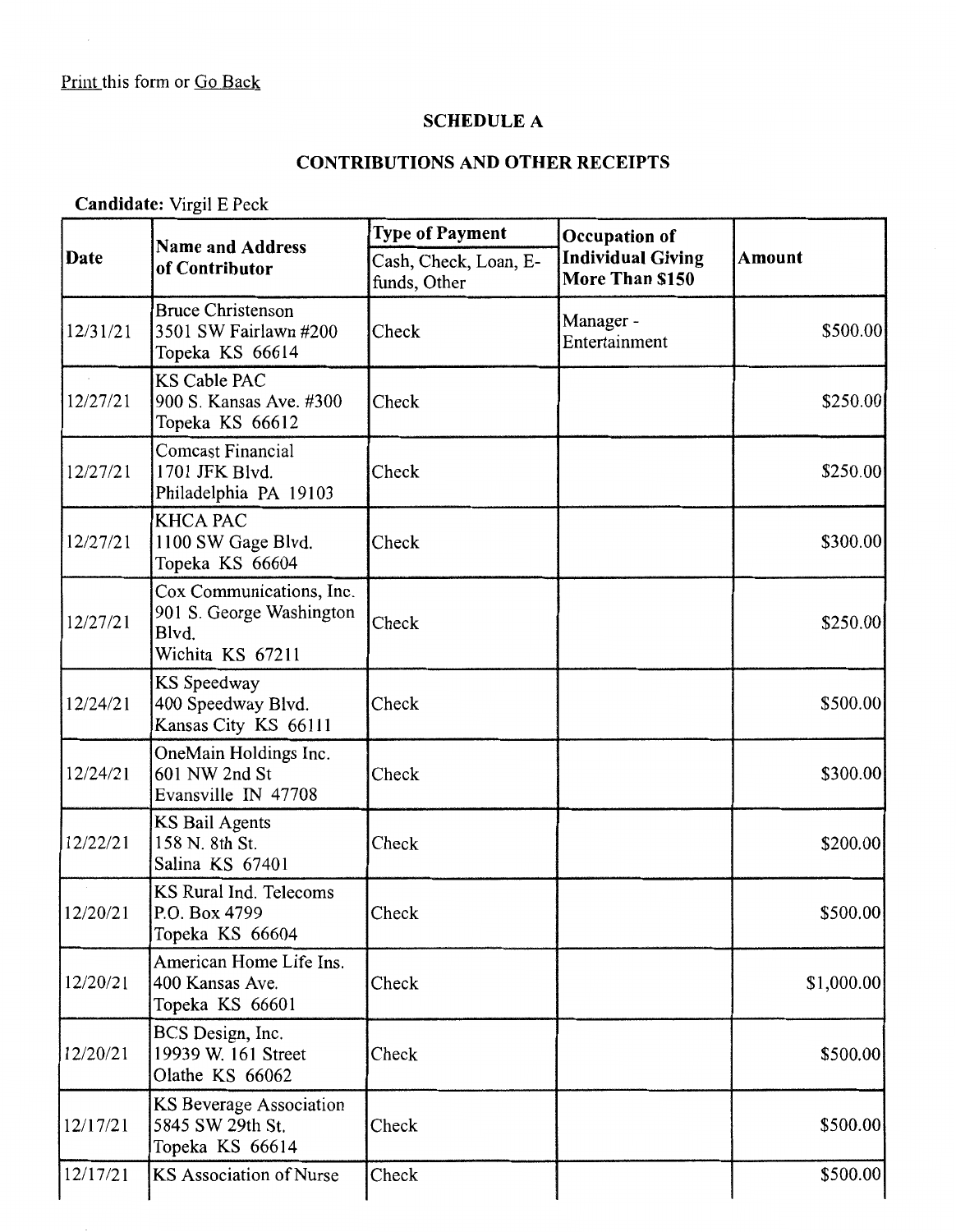|          | Anesthetists<br>P.O. Box 4006<br>Lawrence KS 66046                                                                    |       |            |
|----------|-----------------------------------------------------------------------------------------------------------------------|-------|------------|
| 12/09/21 | Blue Cross Blue Shield of<br>KS<br>1133 SW Topeka Blvd.<br>Topeka KS 66629                                            | Check | \$500.00   |
| 12/04/21 | KS Independent Pharmacy<br>3512 SW Fairlawn Rd.<br>#300<br>Topek KS 66614                                             | Check | \$250.00   |
| 12/03/21 | <b>American Property</b><br>Casualty Insurance<br>Association<br>8700 W. Bryn Mawr Ave.<br>#1200S<br>Chicago IL 60631 | Check | \$250.00   |
| 12/03/21 | KS American Family Ins.<br>6000 American Parkway<br>Madison WI 53783                                                  | Check | \$500.00   |
| 12/03/21 | LoanMax<br>3440 Preston Ridge Rd.<br>Alpharetta GA 30005                                                              | Check | \$500.00   |
| 12/01/21 | KS Ophthalmologists<br>10 W. Phillip Rd. #120<br>Vernon Hills IL 60061                                                | Check | \$250.00   |
| 11/27/21 | RAI Services Company<br>P.O. Box 464<br>Winston-Salem NC 27102                                                        | Check | \$250.00   |
| 11/20/21 | Credit Union PAC of<br>Kansas<br>901 SW Topeka Blvd.<br>Topeka KS 66612                                               | Check | \$250.00   |
| 11/15/21 | <b>KS Automobile Dealers</b><br>731 S. Kansas Ave.<br>Topeka KS 66603                                                 | Check | \$250.00   |
| 11/12/21 | Hy-Vee Inc. Employees<br>5820 Westown Parkway<br>West Des Moines IA<br>50266                                          | Check | \$250.00   |
| 11/05/21 | <b>BNSF Railway Company</b><br>2500 Lou Menk Dr., AOB-<br>Ft. Worth TX 76131                                          | Check | \$500.00   |
| 11/05/21 | Blue Cross Blue Shield of<br>KS<br>1133 SW Topeka Blvd.<br>Topeka KS 66629                                            | Check | \$500.00   |
| 11/02/21 | Curo Management, LLC<br>3527 N. Ridge Rd.                                                                             | Check | \$1,000.00 |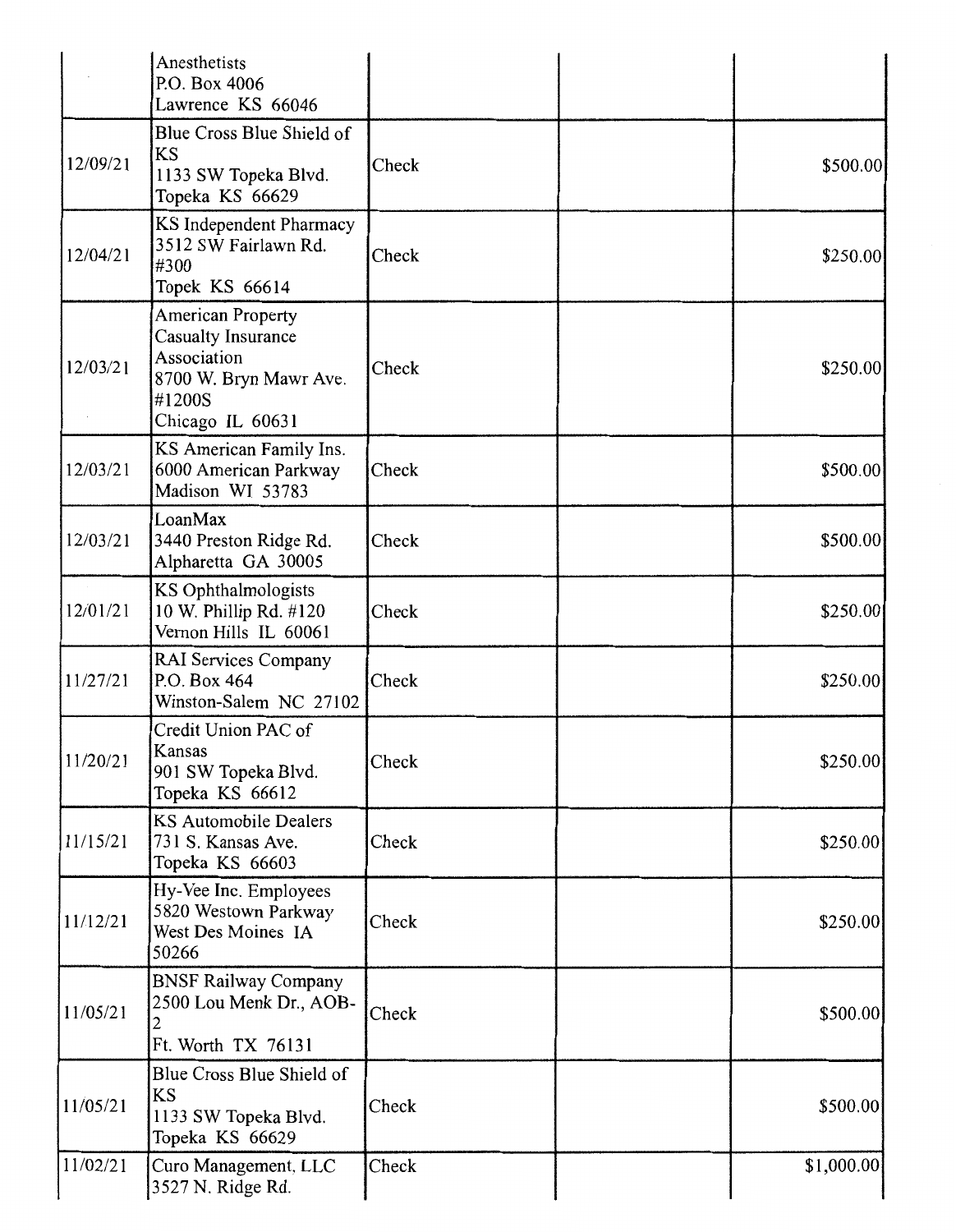|                                                | Wichita KS 67205                                                      |       |            |             |
|------------------------------------------------|-----------------------------------------------------------------------|-------|------------|-------------|
| 10/28/21                                       | UP Railroad Co.<br>800 Jackson #914<br>Topeka KS 66612                | Check |            | \$500.00    |
| 10/26/21                                       | KS State Farm Agents<br>825 S. Kansas #500<br>Topeka KS 66612         | Check |            | \$500.00    |
| 10/13/21                                       | Delta Dental<br>P.O. Box 789769<br>Wichita KS 67278                   | Check |            | \$1,000.00] |
| 08/28/21                                       | <b>Altria Client Services</b><br>P.O. Box 85088<br>Richmond, VA 23285 | Check |            | \$500.00    |
| Total Itemized Receipts for Period             |                                                                       |       | \$13300.00 |             |
| Total Unitemized Contributions (\$50 or less)  |                                                                       |       | \$0        |             |
| Sale of Political Materials (Unitemized)       |                                                                       |       | \$0        |             |
| Total Contributions When Contributor Not Known |                                                                       |       | \$0        |             |
| TOTAL RECEIPTS THIS PERIOD                     |                                                                       |       | \$13300.00 |             |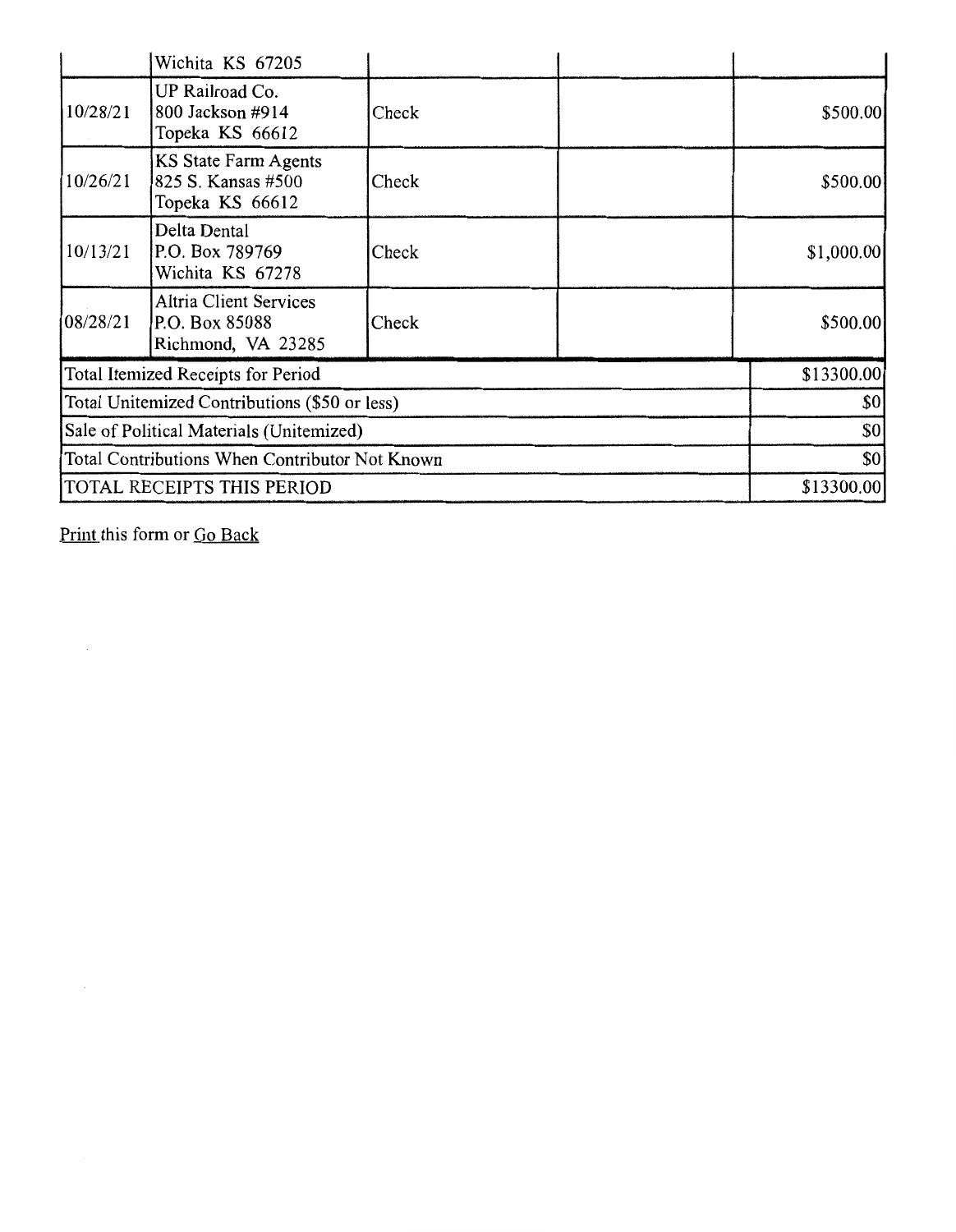### **SCHEDULE C**

### **EXPENDITURES AND OTHER DISBURSEMENTS**

# **Candidate:** Virgil E Peck

| Date      | <b>Name and Address</b>                                              | <b>Purpose of Expenditure</b><br>or Disbursement | <b>Amount</b> |
|-----------|----------------------------------------------------------------------|--------------------------------------------------|---------------|
| 12/30/21  | <b>US Cellular</b><br>Dept. 0205<br>Palatine IL 60055                | Cell Phone                                       | \$86.12       |
| 12/22/21  | Singularis Group<br>P.O. Box 9265<br>Shawnee Mission KS 66201        | Newsletter Excess postage for survey             | \$181.69      |
| 12/20/21  | <b>KLKC</b> Radio<br>P.O. Box 853<br>Parsons KS 67357                | Radio/TV Sponsor 48 hr. Christmas<br>music       | \$100.00]     |
| 12/02/21  | <b>US</b> Cellular<br>Dept. 0205<br>Palatine IL 60055                | Cell Phone                                       | \$86.12       |
| 12/01/21  | Walmart<br>4000 SE Green Country Rd<br>Bartlesville OK 74006         | Supplies Candy for Christmas parades             | \$57.50       |
| 10/29/21  | <b>US Cellular</b><br>Dept. 0205<br>Palatine IL 60055                | Cell Phone                                       | \$86.12       |
| 09/30/21  | <b>US Cellular</b><br>Dept. 0205<br>Palatine IL 60055                | Cell Phone                                       | \$86.12       |
| 109/23/21 | MG County Action Council<br>115 S. 6th<br>Independence KS 67301      | <b>Tickets MCAC Annual Meeting</b>               | \$60.00       |
| 09/20/21  | Independence Daily Reporter<br>P.O. Box 869<br>Independence KS 67301 | Subscription 6-month subscription                | \$57.95       |
| 09/01/21  | <b>US Cellular</b><br>Dept. 0205<br>Palatine IL 60055                | Cell Phone                                       | \$86.12       |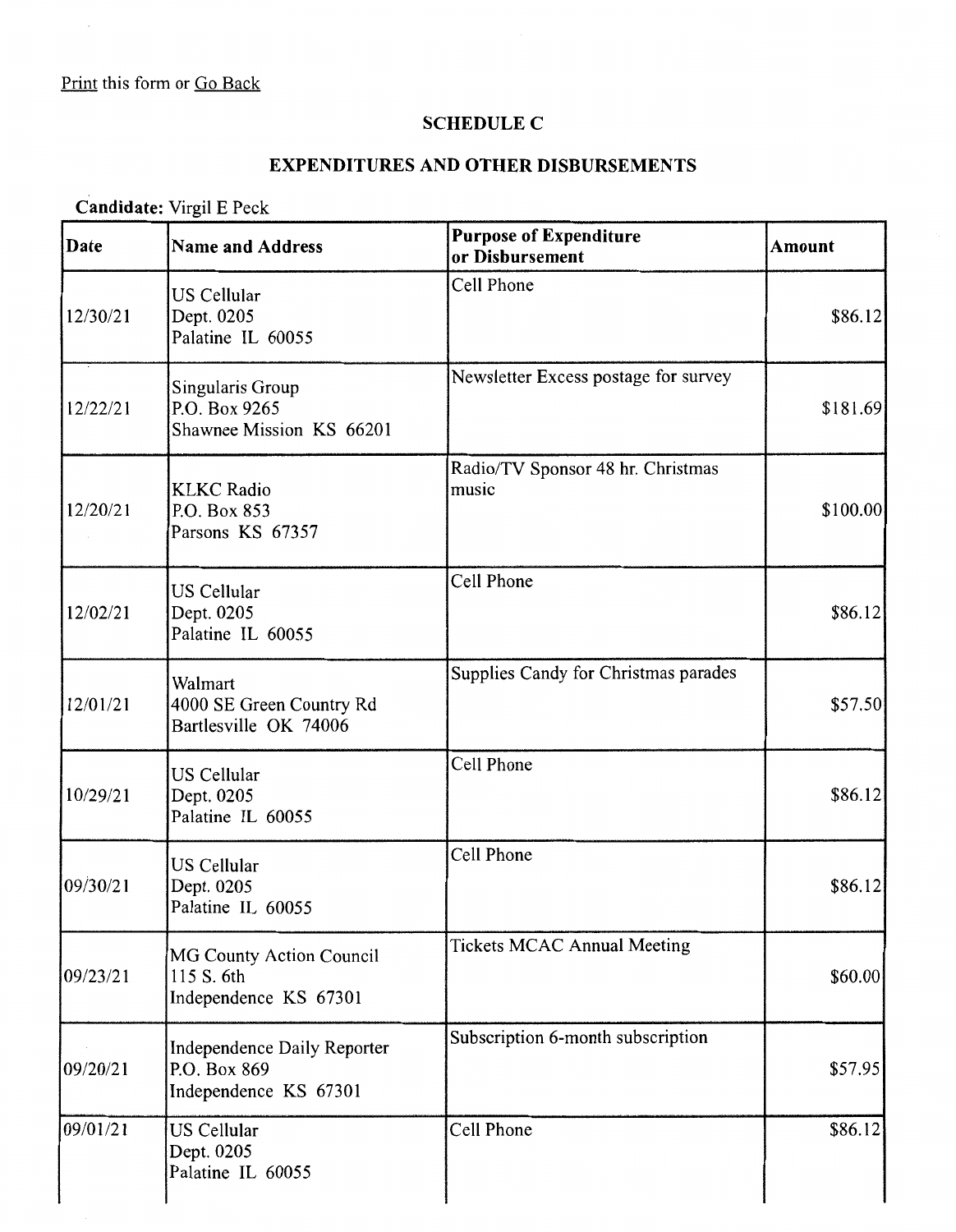| 08/02/21 | US Cellular<br>Dept. 0205<br>Palatine IL 60055                       | Cell Phone                                                         | \$86.12   |
|----------|----------------------------------------------------------------------|--------------------------------------------------------------------|-----------|
| 07/17/21 | Ken Doll Photography<br>530 SW Danbury Ln.<br>Topeka KS 66606        | Electronic/Website Advertising Photo for<br>website                | \$54.58   |
| 06/30/21 | US Cellular<br>Dept. 0205<br>Palatine IL 60055                       | Cell Phone                                                         | \$86.12   |
| 06/02/21 | US Cellular<br>Dept. 0205<br>Palatine IL 60055                       | Cell Phone                                                         | \$86.12   |
| 04/29/21 | <b>US Cellular</b><br>Dept. 0205<br>Palatine IL 60055                | Cell Phone                                                         | \$86.12   |
| 04/02/21 | US Cellular<br>Dept. 0205<br>Palatine IL 60055                       | Cell Phone                                                         | \$86.12   |
| 04/02/21 | Independence Daily Reporter<br>P.O. Box 869<br>Independence KS 67301 | Subscription 6-month subscription                                  | \$57.95   |
| 03/22/21 | Wix.com<br>Not Available<br>Not Available NA                         | Electronic/Website Advertising<br>Enhanced website & email account | \$240.00] |
| 03/02/21 | <b>US Cellular</b><br>Dept. 0205<br>Palatine IL 60055                | Cell Phone                                                         | \$86.12]  |
| 02/22/21 | Caney Historical Society<br>310 W. 4th<br>Caney KS 67333             | Donation/Contrib 150 year celebration                              | \$200.00  |
| 02/20/21 | Tyro Community Christian School<br>P.O. Box 308<br>Tyro KS 67364     | Donation/Contrib Sponsor 5-K Run                                   | \$100.00  |
| 02/01/21 | US Cellular<br>Dept. 0205<br>Palatine IL 60055                       | Cell Phone                                                         | \$86.12   |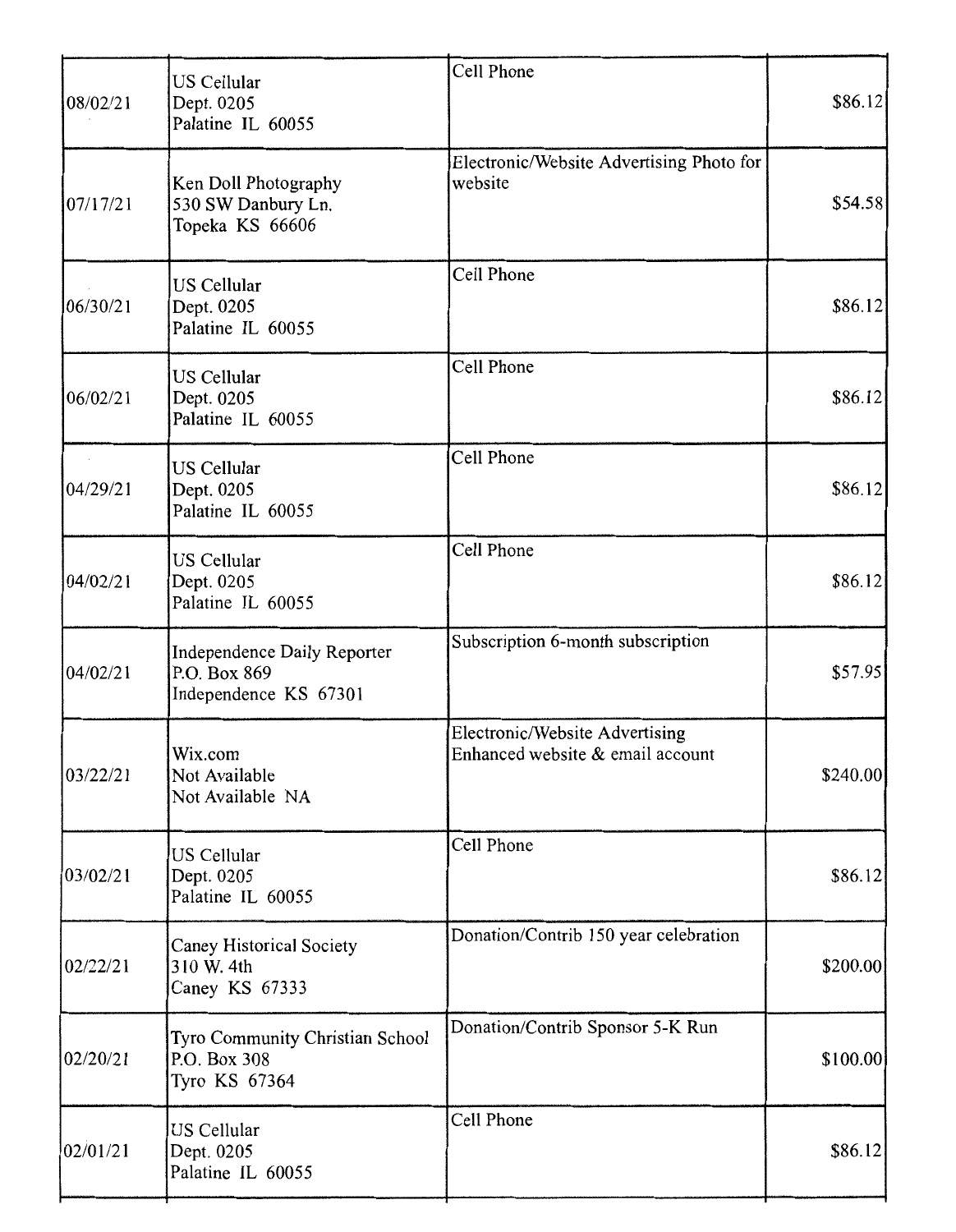| 01/26/21                                      | Kansas Truth Caucus<br>P.O. Box 860762<br>Shawnee KS 66286 | Miscellaneous Membership                         | \$250.00   |
|-----------------------------------------------|------------------------------------------------------------|--------------------------------------------------|------------|
| 101/05/21                                     | Virgil Peck<br>P.O. Box 299<br>Havana KS 67347             | Reimbursement Repay part of<br>outstanding loans | \$3,825.00 |
| 01/02/21                                      | US Cellular<br>Dept. 0205<br>Palatine IL 60055             | Cell Phone                                       | \$86.12    |
| Total Itemized Expenditures This Period       |                                                            |                                                  | \$6304.23  |
| Total Unitemized Expenditures of \$50 or less |                                                            |                                                  | \$380.90   |
|                                               | TOTAL EXPENDITURES & OTHER DISBURSEMENTS THIS PERIOD       |                                                  | \$6685.13  |